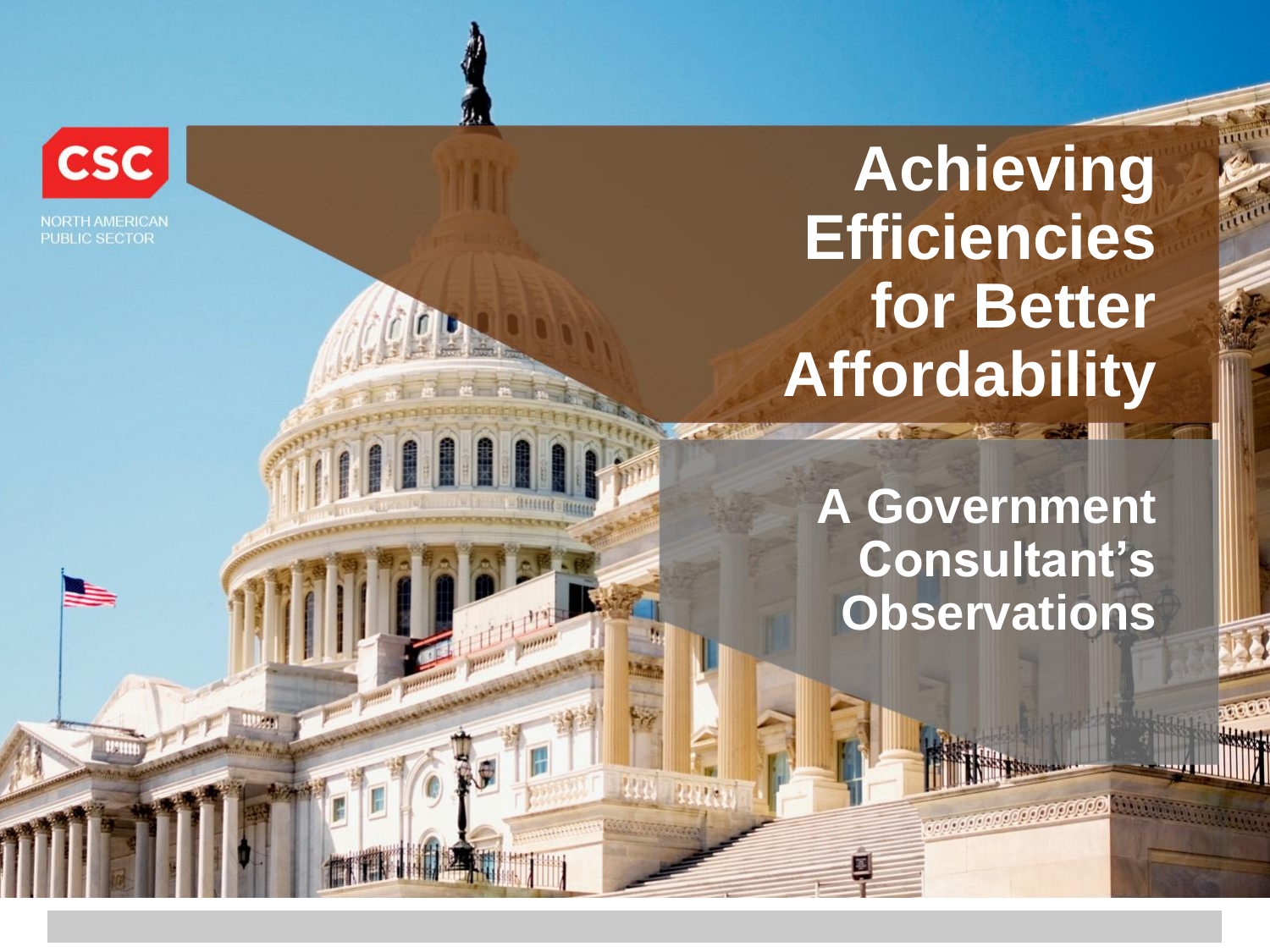## **Overhead: Components & Drivers**

### **Buyer's View**

- Always too high and must be reduced
- Viewed as a negative

#### **Seller's View**

- Component of business
- Competes with profit

#### **Consultant's View**

- Production Overhead driven by production process
- General & Administrative Overhead driven by Government and corporate specific factors
	- Contracting process
	- Auditing process compliance (CAS, DCAA , DCMA)
	- Corporate functions (accounting, IT, finance, R&D)
- General Plant Overhead driven by plant footprint, regulations, and mobilization

#### **DIRECT COSTS**

- Labor
- Materials

#### **PRODUCTION OVERHEAD**

- Maintenance
- Production process
- Depreciation
- Mobilization

#### **GENERAL & ADMINISTRATIVE OVERHEAD**

- Contracting
- R&D
- Cost Accounting Standards
- Corporate requirements

#### **GENERAL PLANT OVERHEAD**

- Facility age
- Facility footprint
- Maintenance standards
- Regulations
- Mobilization

Indiscriminately cutting overhead may have unintended consequences.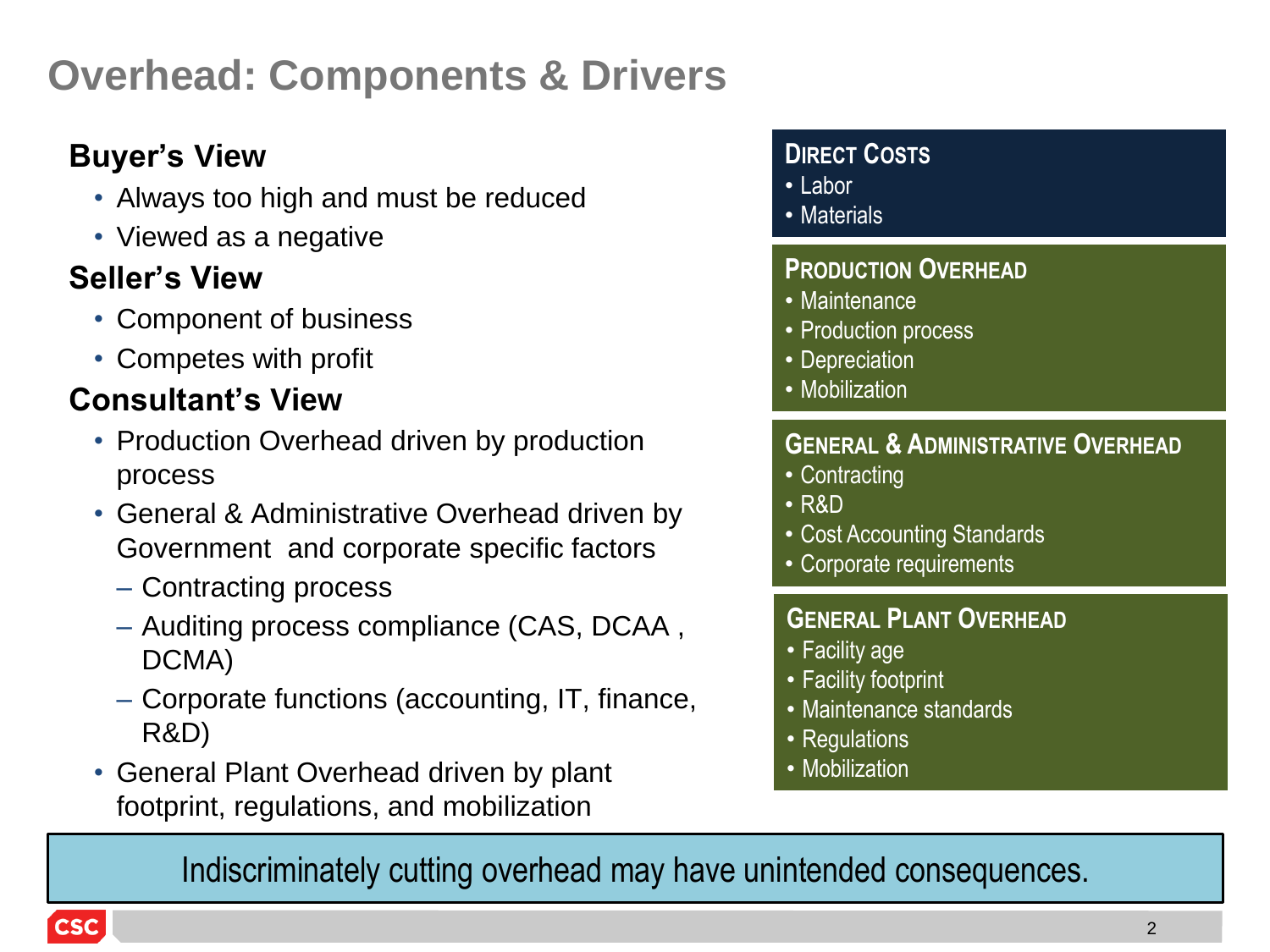# **Successes in Reducing Munitions Costs**

#### **ELIMINATE & SHRINK**

Reduce ammunition costs by: Reorganizing, modernizing, leaning, and consolidating

#### **IOWA & MILAN AAPS**

- Consolidated operations at Iowa
- Consolidated, leaned, and modernized a production line

#### **GD- GARLAND**

- Significantly reduced plant footprint
- Reorganized and leaned the facility



**BAE SYSTEMS** 



**GENERAL DYNAMICS** Ordnance and Tactical Systems



#### **SHARE**

Reduce munitions cost by: Adding additional business base

#### **IOWA & MILAN AAPS**

- Leased out rail lines and locomotives
- Leased out facilities

#### **LAKE CITY & RADFORD AAPS**

- Shared facility costs with commercial entity
- Integrated production of components

#### **SCRANTON AAP**

• Commercial production

#### **HOLSTON AAP**

- Leased out rail lines and locomotives
- Leased out facilities

#### **ST MARKS**

• Commercial production

#### **MCALESTER AAP**

• Leased out facilities to a commercial entity

Eliminating, Shrinking, and Sharing costs result in reducing the cost of munitions.